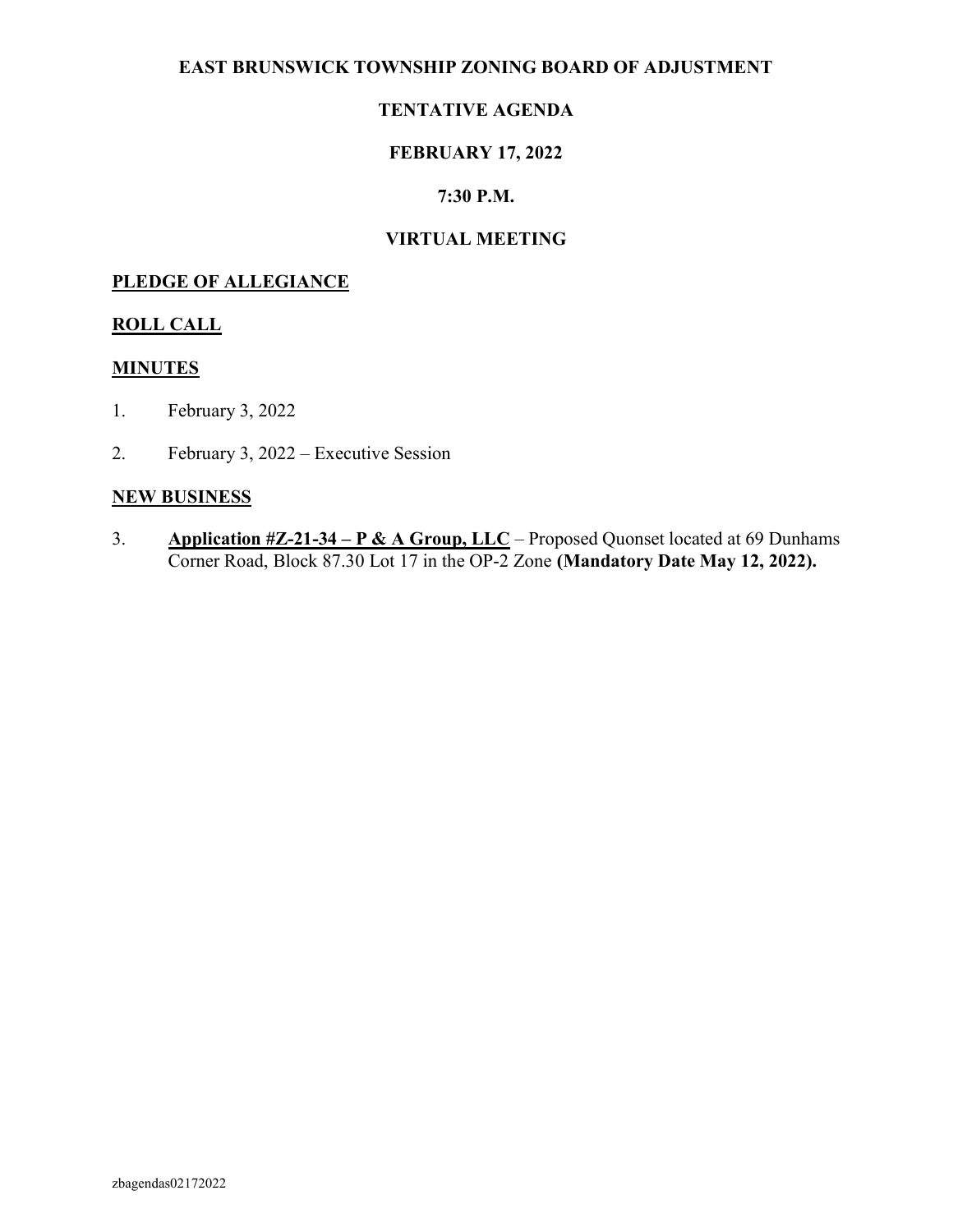### TOWNSHIP OF EAST BRUNSWICK NOTICE OF ELECTRONIC MEETING OF THE ZONING BOARD OF THE TOWNSHIP OF EAST BRUNSWICK

PLEASE BE ADVISED that the Zoning Board will hold its regular meeting on February 17, 2022, at 7:30 p.m. via online video conference. Pursuant to the provisions of the New Jersey Open Public Meetings Act, N.J.S.A. 10:4-8(b), this meeting will be held by means of the use of electronic communications equipment. Due to the COVID-19 pandemic, no members of the public shall be permitted to physically attend the meeting. The public, however, is invited to attend the meeting electronically via telephone. The Zoning Board Meeting will be broadcasted live on EBTV for the public to listen and view exhibits or documents presented. The public can attend the Zoning Board meeting and view all exhibits through the following link:

https://www.eastbrunswick.org/358/Zoning-Board

The Zoning Board will take formal action at this meeting. The Township is using this format in an effort to mitigate the chance of exposure to COVID-19, as part of the Township's ongoing effort to slow the rate of transmission and avoid overwhelming our treatment centers. This action will be in force for all existing meetings until otherwise notified by public notice.

Aaron Blessing Zoning Board